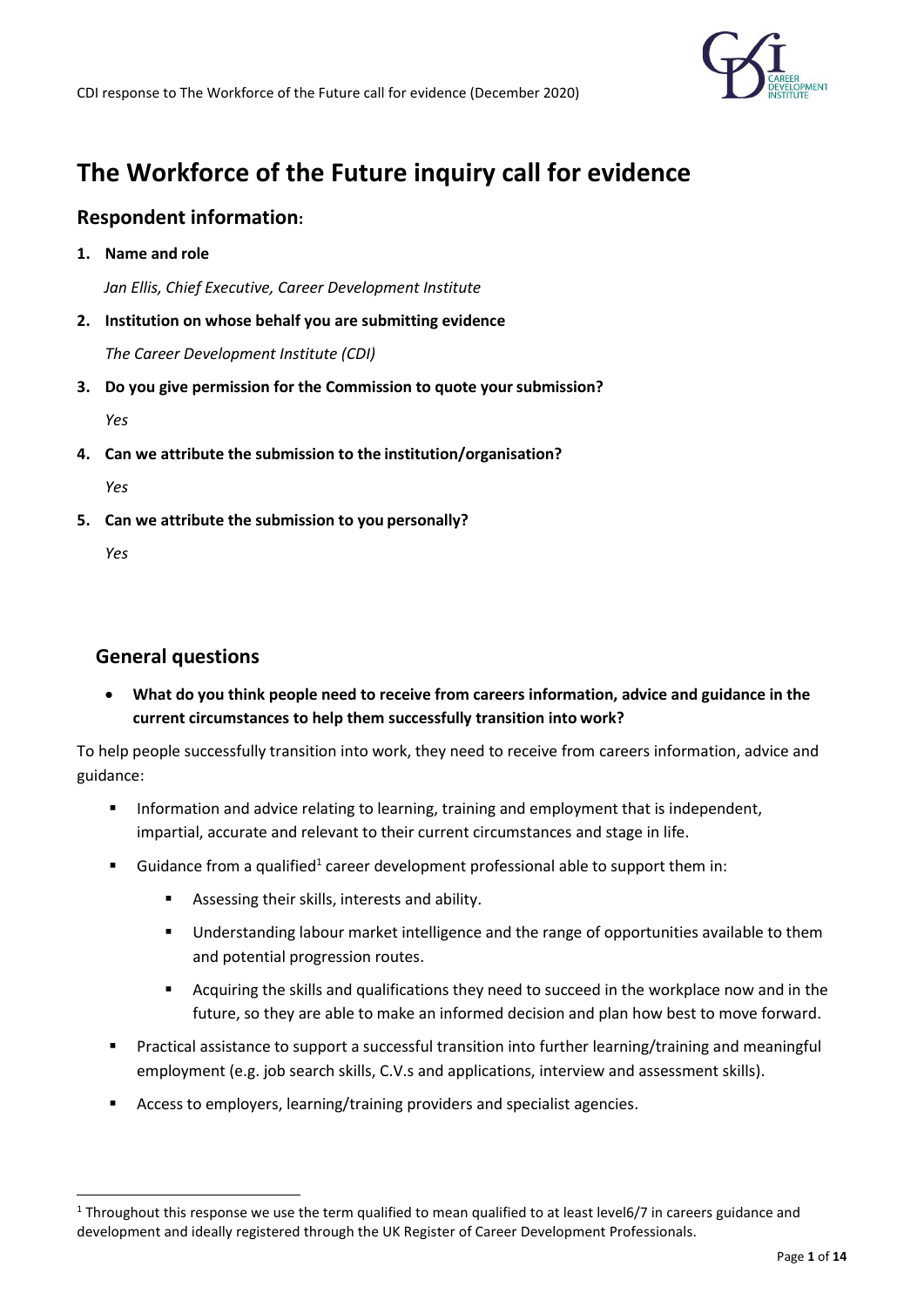CDI response to The Workforce of the Future call for evidence (December 2020)



### • **What does really good careers advice and guidance consist of in the current circumstances?**

At the heart of good careers advice and guidance is a client-centred approach that enables the client to make an informed choice when deciding between the learning, training and employment opportunities available to them.

Really good careers advice and guidance will consist of a meaningful goal-orientated conversation between the client and a qualified, skilled and knowledgeable career professional, that enables the client to generate realistic options and formulate their next steps.

Integral to this process will be an assessment of interests, aptitudes and abilities, the identification and provision of career related information and labour market intelligence, and impartial advice.

To support clients' progression and development good careers advice and guidance should also consist of advocacy and brokerage provision to support engagement with other professionals and collaboration between interested parties (e.g. between education/training providers and employers), plus referrals to specialist agencies where appropriate.

### • **What do organisations need in order to provide this?**

To provide this, organisations need to contract with career development professionals holding a minimum level 6/SCQF9 or higher career-related qualification (minimum of 60 credits) approved by the Career Development Institute (CDI), supported by para-professional holding a career-related qualification at level 4 or higher.

Organisations should also know that there is a system of registration for career development professionals, established at the request of the government. Registered career development professionals are required to commit and record at least 25 hours CPD each year. The online Register can be searched through the CDI's website.

Organisations also need to be able to access comprehensive, impartial, on-line interactive careers information and accurate, up-to-date labour market data at both the national and local levels.

From a strategic perspective, there needs to be greater recognition from Government of the economic and societal benefits of career information, advice and guidance being available to everyone irrespective of age and circumstances, and the rate of return on investment that careers guidance can achieve.<sup>2</sup>

- **What do you consider to be the key challenges for you/your organisation, under normal circumstances and during the pandemic, of providing good careers advice and guidance? How would you solve these?**
- A key challenge faced by the CDI has been the lack of career development professionals holding a level 6 or higher career-related qualification able to deliver careers advice and guidance, especially attracting a diversity that better reflects the populace.<sup>1</sup>

<sup>2</sup> [Personal Guidance in English Secondary Education: An initial Return-on-Investment estimate](https://www.thecdi.net/write/partial_roi_estimation_for_personal_guidance_-_chris_percy_2020_vpublic.pdf) - Careers & Enterprise Company (November 2020)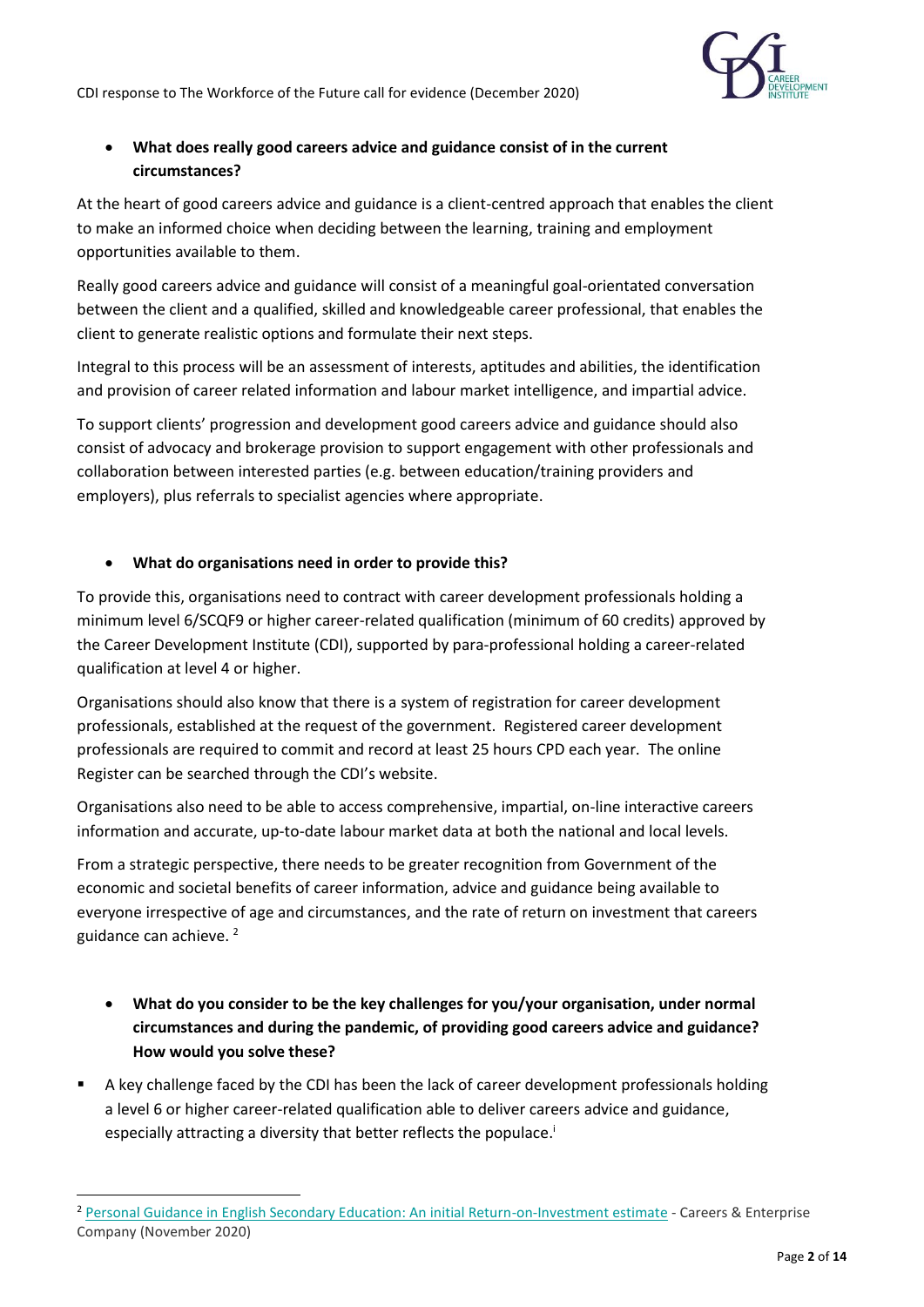

To help address this, in England and Scotland the CDI has worked with employers and government agencies to develop apprenticeship routes into the profession at levels 6/SCQF9 and 4/SCQF7<sup>ii</sup>. Also, as well as continuing to accredit the Qualification in Career Development (QCD) at level 7/SCQF11 offered by higher education institutions in England and Scotland, approved by the CDI, the CDI has created a training arm – the CDI Academy $^{\text{iii}}$  – offering a range of professional career-related qualifications, including the L6 in Careers Guidance and Development. However, while Careers Wales is an accredited OCR centre and provides full Level 6 training, training provision to enter the sector in Northern Ireland is more limited.

The CDI has suggested that the government introduces a bursary scheme to attract individuals to undertake the L6/7 training.

**■** During the pandemic a key challenge has been having to work with clients remotely using a range of virtual platforms as face-to-face meetings have been severely restricted. Career development professionals have risen to the technological challenge although the use of digital platforms and social media has further highlighted issues around safeguarding and access to technology, especially among vulnerable and disadvantaged adults, which remain a barrier.

To support its members the CDI has issued additional best practice guidance<sup>iv</sup> to raise awareness of COVID restrictions and best practice during these uncertain times. Additional online CPD sessions in the effective use of digital technology have also been made available.

### o **To what extent do you feel able to engage (further education or higher education) teaching staff in careers advice and guidance work?**

CDI members working in further education have continued to work closely with teaching staff to support the provision of a comprehensive programme of careers guidance across their college. The CDI is an approved Careers & Enterprise Company (C&EC) training provider for the accredited and non-accredited training of Career Leaders of whom around 10% are from FE Colleges. This work has benefitted from the publication of the C&EC Toolkit for Colleges<sup>v</sup>. It recommends that every college should have an embedded programme of careers education and guidance that is known and understood by learners, parents, teachers, employers and other agencies. Also, that the programme should be informed by clearly defined career learning outcomes and be supported by a strategic careers plan. Although the eight benchmarks focus on provision for 16 to 19-year-old learners (and up to 25-year-olds for those with an Education, Health and Care Plan) the renewed emphasis on careers advice and guidance has improved engagement of teaching staff to the benefit of all students.

### o **How has your or your organisation's provision of careers advice and guidance changed due to the pandemic and its accompanying economic consequences?**

The CDI does not provide careers advice and guidance per se, but we do support our members in delivering careers advice and guidance. The pandemic has undoubtedly changed the way the CDI and its members operate, increasingly digitally. Although digital technology was utilised prior to the pandemic<sup>vi</sup>, there has been a rapid enhancement of online services and post-pandemic the use of a more blended approach is expected to continue. This is great for the CDI, as it means reduced costs, and for practitioners, but less good for young people, many of whom experience problems of access and digital poverty.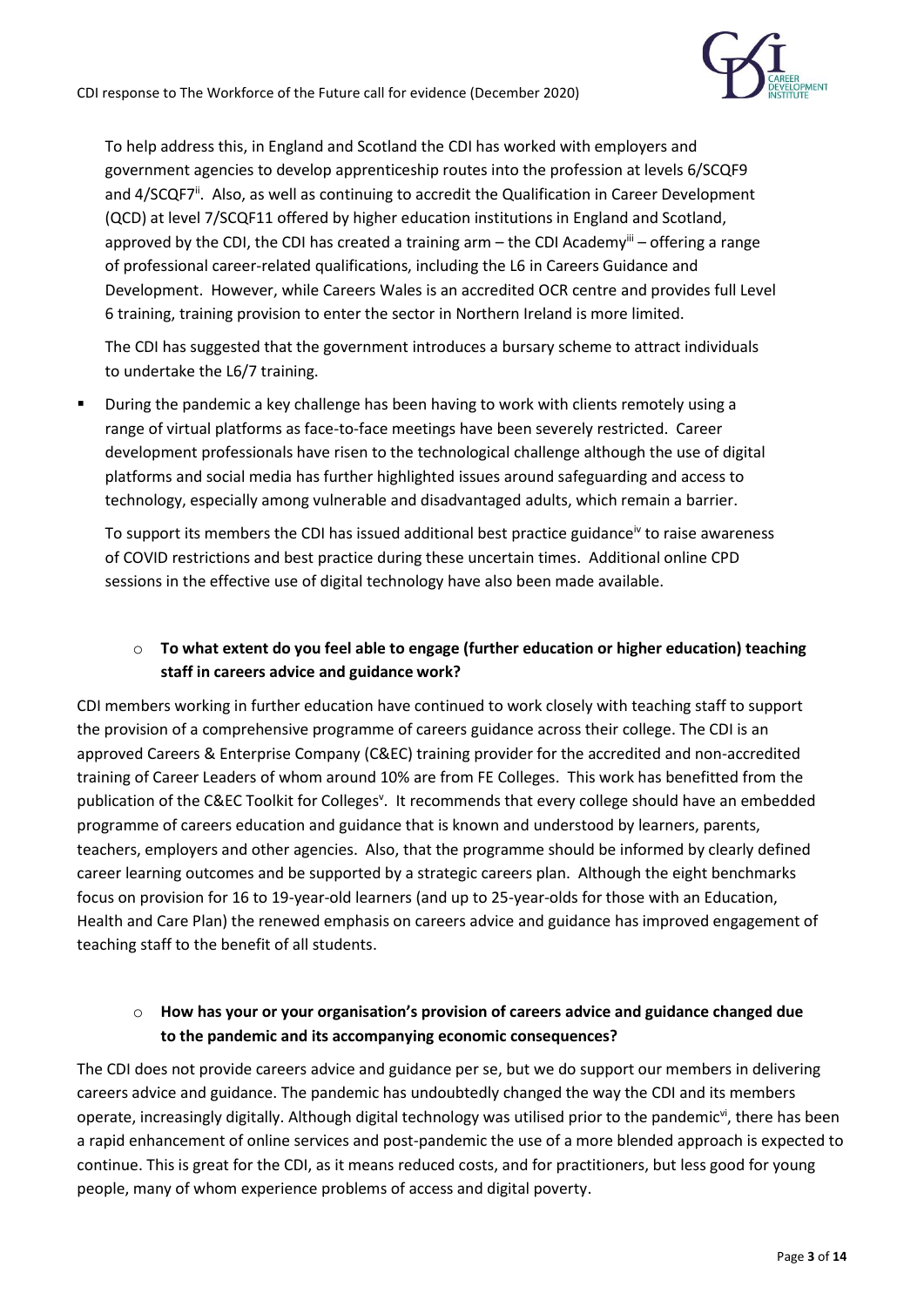

o **Do you think careers advice and guidance is prioritised sufficiently at your organisation? If so/if not, how and why?**

*Not applicable – because the purpose of the CDI is to prioritise careers advice and guidance*

• **To what extent are you able to incorporate local labour market information and the needs of local businesses into the careers advice and guidance you/your organisation provides? Are there any challenges associated with this?**

While this is less relevant to the CDI, it is an issue for our members. By incorporating the analysis and evaluation of labour market information (LMI) into our professional training we ensure that career professionals can demonstrate the effective use of occupational information and LMI, interpret local, regional, national and international labour market intelligence including its relationship to societal developments, provide critical insights into the contemporary world of work and learning and analyse the implications of these insights for individuals and local businesses.

A key challenge faced by career professionals is securing accurate data – especially at the local level – in an ever-changing labour market, although access to LMI has benefitted from the developments stemming from 'LMI for All'<sup>vii</sup>. This challenge is compounded by technology and artificial intelligence rapidly replacing traditional forms of employment at all skill levels, and many future occupations arising out of the 4<sup>th</sup> industrial revolution still being unknown.

• **Is your/your organisation's careers advice and guidance tailored to the particular needs of disadvantaged groups? If so, how?**

An important aspect of the CDI training provision and continuing professional development is to ensure that career professionals are able to conduct client-focused career guidance interactions with a range of individuals, and tailoring advice and guidance to meet the particular needs of disadvantaged groups. This extends to developing an understanding of how individuals' backgrounds, work history and educational achievement can affect their self-awareness, decision making, motivation, opportunity awareness, confidence, aspirations and approach to learning. Also, having an understanding of concepts and approaches for working with different target groups and for dealing with questions of diversity, disability, age, gender and culture.

The importance of tailoring careers advice and guidance to the particular needs of the client is similarly reflected in our Code of Ethicsvill:

*"Members must promote access to career development activities and services in a range of ways that are appropriate and ensure inclusion."*

### • **Are there any examples of good practice of careers advice and guidance by your organisation that you would like to highlight?**

An example of good practice would be our support of the Careers & Enterprise Company in developing policy and practice in relation to achieving Gatsby Benchmark Eight: Personal Guidance. In particular, publication of the CDI Briefing Paper: *Understanding the role of the Careers Adviser within 'Personal Guidance' in December 2019*ix .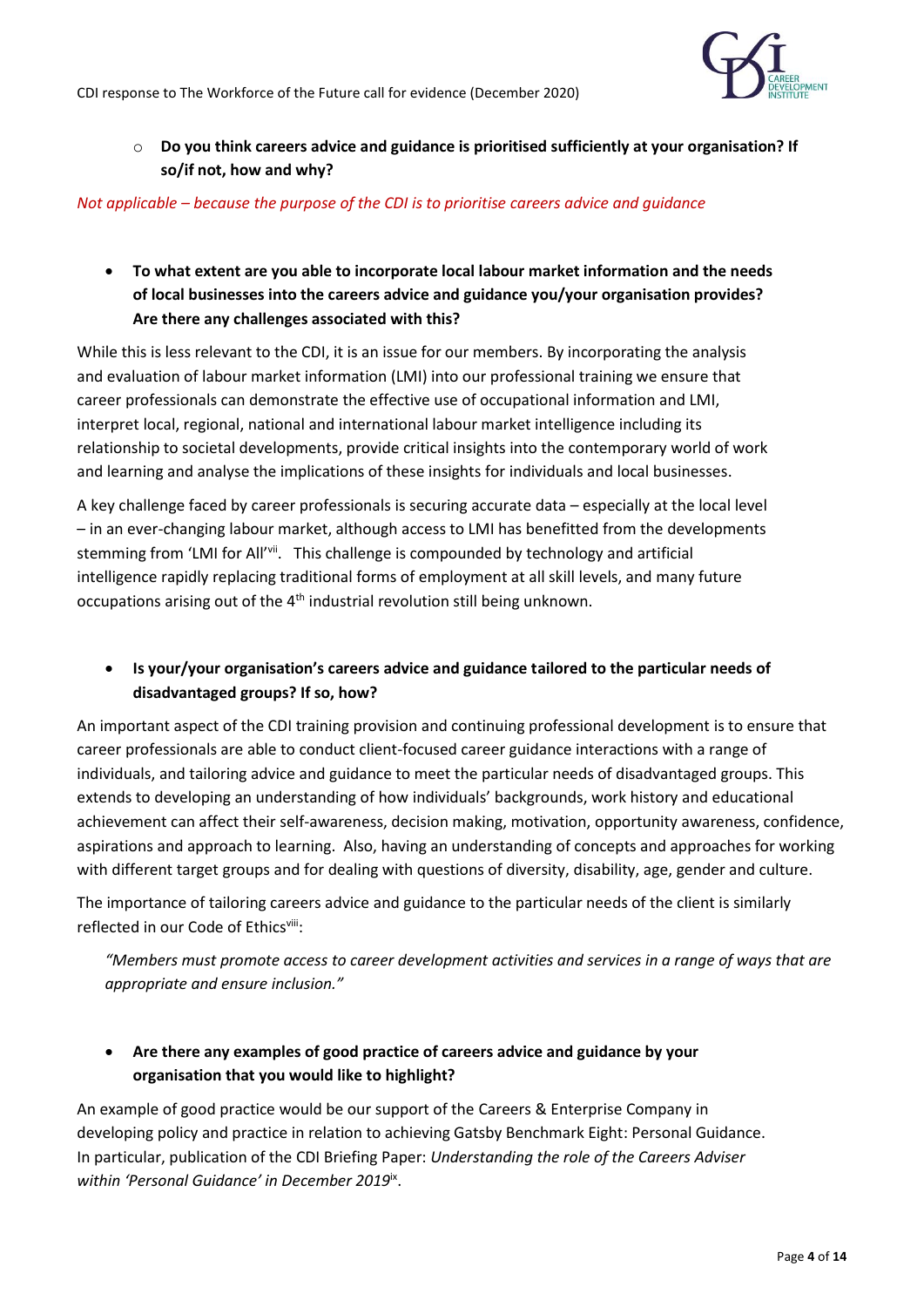

The outcome of this support is reflected in two papers published by the  $C\&C^{\times}$ :

- Personal Guidance What Works?
- Personal Guidance in English Secondary Education: An initial Return-on-Investment estimate.

A further example would be our working collaboratively with NICEC (National Institute for Career Education and Counselling), AGCAS (Association of Graduate Careers Advisory Services) and iCeGS (International Centre for Guidance Studies) to support the dissemination of career-related research and evidence-based practice to enhance career service provision.

Currently the CDI is reviewing its *Framework for careers, employability and enterprise education* (January 2020) to provide a unifying framework of outcomes for all career education and guidance in England.

• **Do you believe there should be any changes to the status or function of careers professionals?**

To ensure access to high quality impartial career advice and guidance, it is imperative that greater credence is given to the role of the qualified careers development professional and that levels of renumeration more accurately reflect the expert knowledge and skills this role requires. Research evidences that career advice and guidance provided by career professionals is effective in enabling people to raise their level of attainment, secure employment and contribute to the economy<sup>xi</sup>. Likewise, the recent study by the Careers Enterprise Company – *Personal Guidance in English Secondary Education: An initial Return-on-Investment estimate* – found a positive return on investment (ROI) of personal guidance, with benefits outweighing costs in the ration of 4:1.

Furthermore, career professionals play a key role in meeting the Government's aim of creating a stronger, fairer society in which people from all backgrounds can realise their potential; a thriving careers system, that is accessible to everyone, should be at the heart of the government's focus on social mobility<sup>xii</sup>.

## • **As COVID has transformed many people's use of digital tools, are there previously inconceivable ways of designing and delivering careers services that may now be possible using digital technology?**

Ways of designing and delivering career services using digital technology have been in existence for the past forty years. The difference resulting from COVID has been the speed of change in their being adopted by employers, practitioners and clients. All service providers have embraced the use of technology, although a demand for face-to-face services remain. Moving forward, a blended approach will be the new service norm with online provision being more widely available, while the development of alternative means of employer engagement and training will continue.

### • **Are there any other key concerns or factors we should consider which are not covered in this call for evidence?**

A key concern is access to career advice and guidance. England lacks a supported infrastructure that guarantees access for all young people. Since the demise of the Connexions Service, the careers sector has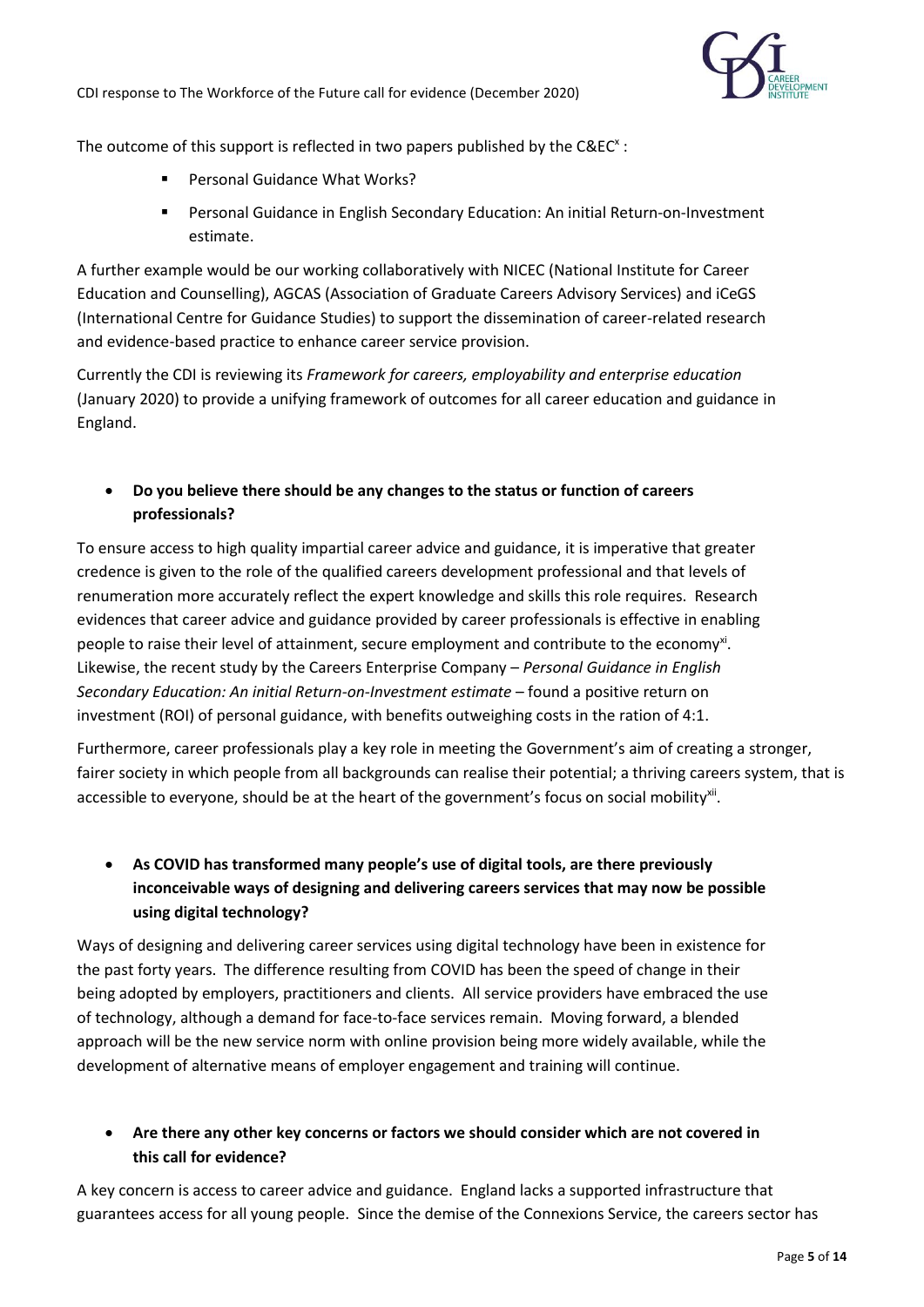

lost its presence on the high street. The service available to young people is school/college based. Post-16 careers guidance services through the National Careers Service (NCS) have been aligned with services offered by Job Centre Plus, so careers advice and guidance has limited public visibility and restricted access beyond a website, web chat or telephone helpline. Hence, few adults are aware of any careers advice and guidance that may be available to them.

In the light of an increasing number of people being made redundant because of the pandemic, and lacking both an awareness of alternative employment/training and an understanding of transferable skills, the dearth of career advice and guidance provision for the workforce in general will prove costly to the economy.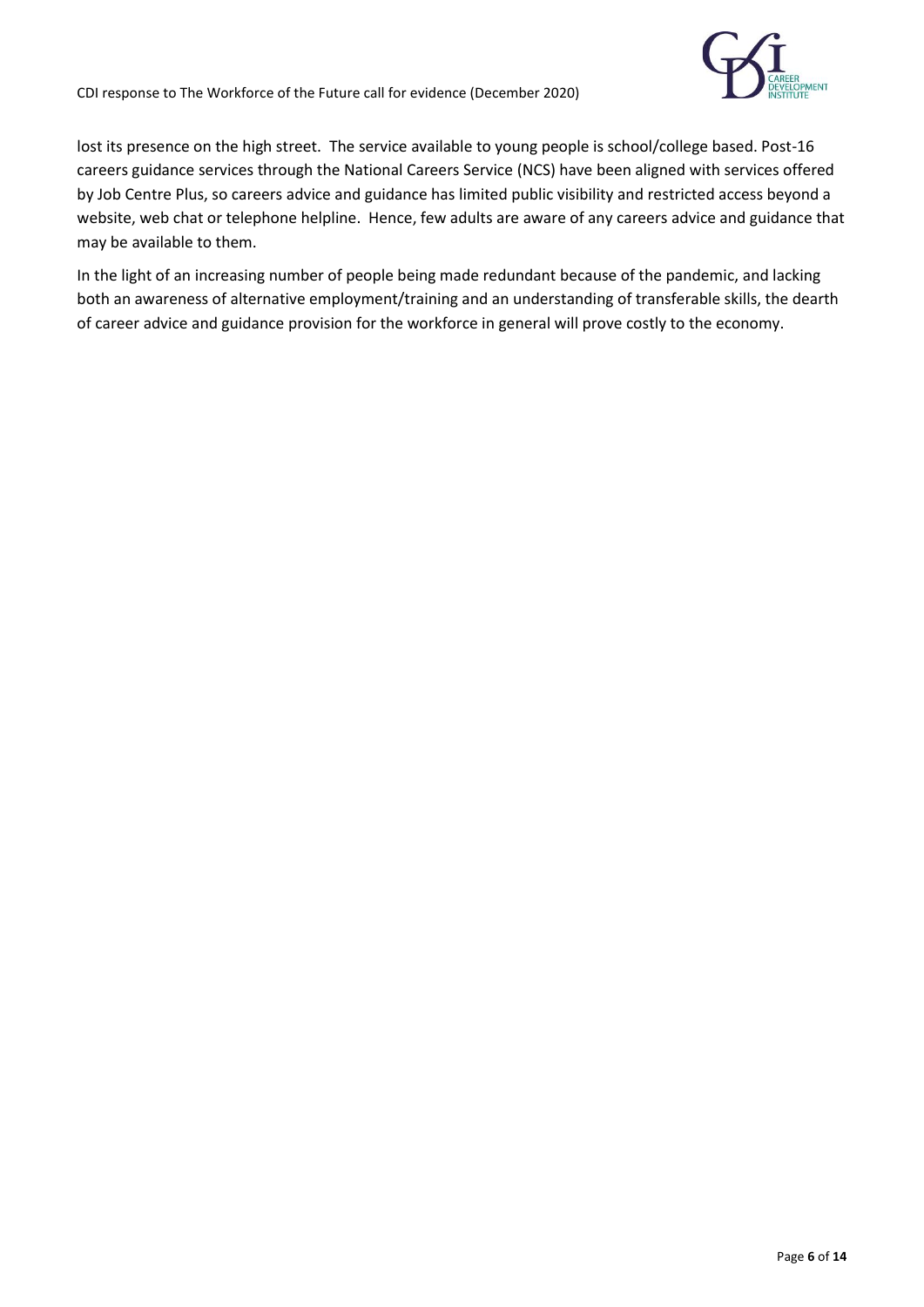

# **The role of government and publicly funded organisations**

• **Is there any further support that you think the government should provide for your organisation which would better enable your organisation to provide good careers advice and guidance? If so, what might this be:**

The CDI is not looking for additional support, but we firmly believe that the government should review and extend its national careers strategy so that it is coherent and truly all-age. This would mean:

- **EXED** Investment in the training of qualified careers advisers and investment in publicly funded, locally delivered, high street careers advice and guidance services which can easily be accessed by young people and adults.
- Introducing an individual entitlement to careers advice and guidance (Career Guidance Guarantee), including access to high quality information about the labour market to ensure that at key points of transition, all citizens have an opportunity to discuss their futures with qualified career professionals, for example after leaving education or facing redundancy.
- **Employers have an alternative channel through which they can engage with those** seeking employment, at all levels, to tell them about the opportunities that do exist and reduce recruitment costs.
- **Do you think any changes should be made to the government's strategy for careers advice and guidance? If so, what might these be?**

The strategy in England should be extended to encompass a truly all-age service, achieving alignment with other nations within the United Kingdom. It needs to reflect a commitment to a strong and consistent careers advice and guidance provision in schools, colleges and universities, that addresses the current patchwork of provision<sup>xiii</sup>.

The value of recruiting Registered Career Development Professionals needs to be promoted to schools and colleges, so that the commissioners and contractors of careers advice and guidance better understand what they are purchasing and the salaries paid to qualified practitioners need to reflect their skills and training.

A Career Guidance Guarantee should be offered to ensure all outside of education can access support as well as those within it. The guarantee would ensure that everyone aged 16-19 in education, all education leavers, those who are already NEET, and adults who are unemployed, would have access to quality personal career guidance to help them move on to further education, employment or to additional training and apprenticeships. The recent paper published by the C&EC evidences the positive return on investment from personal guidance for young people and wider society.

A new strategy should seek to improve the coherence of the system and ensure that access to personal career guidance is guaranteed for all citizens who need it.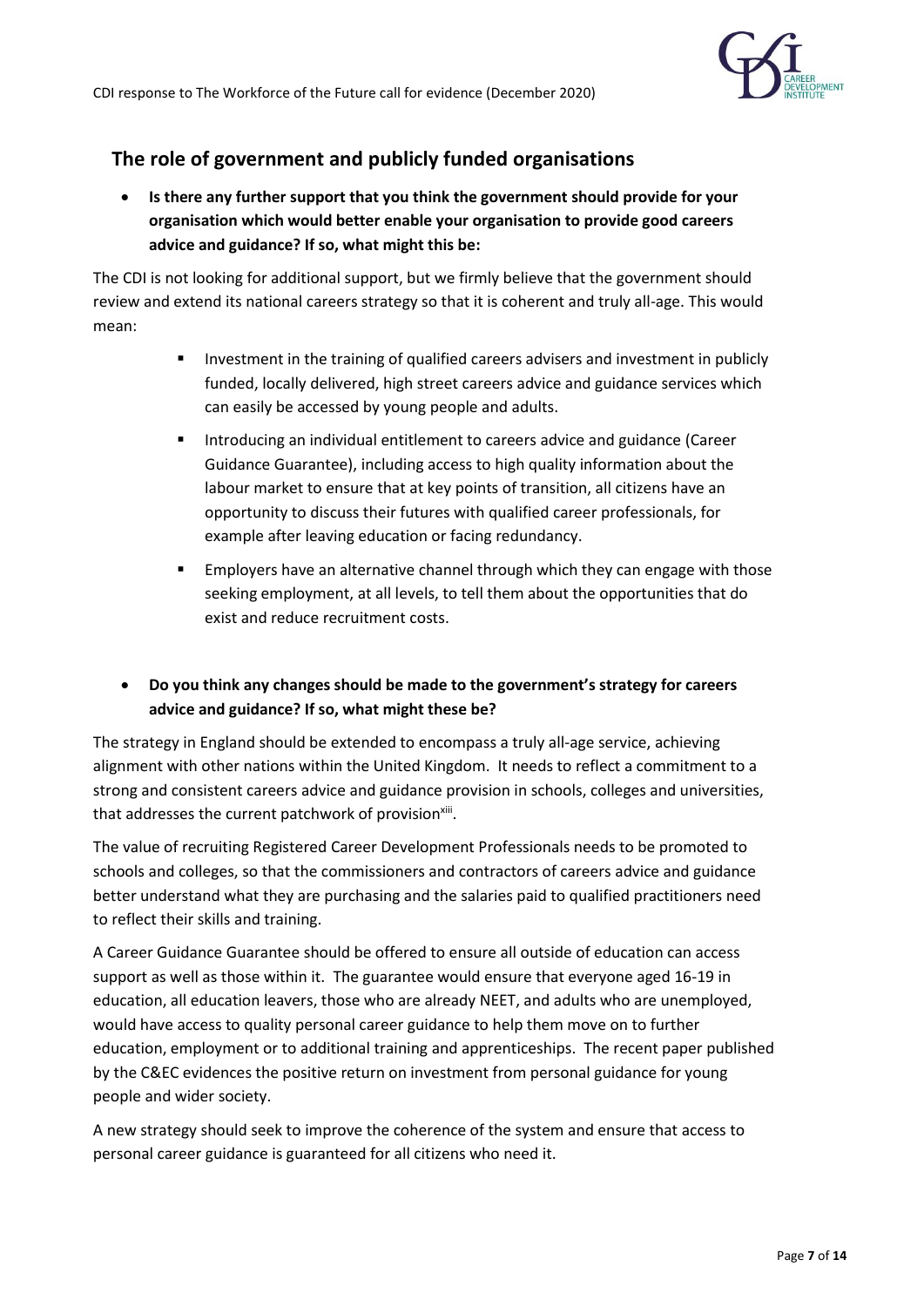

### o **What needs to be considered within an updated careers strategy to ensure that we have a genuinely all-age careers service, and to ensure that educational institutions are not necessarily the primary providers of this?**

Careful consideration needs to be given to the location of such a service for it to be a genuinely all-age service and hours of access. Although providers have proven that online provision is effective, a demand remains for the provision of locally delivered, face-to-face services. There needs to be sufficient flexibility to ensure access for all.

A further consideration is the promotion of the service to ensure that it is not construed or perceived as a 'deficit' service, of value only to the disadvantaged and vulnerable – or those 'down on their luck'. This misperception is reinforced by the current alignment of careers provision outside of education institutions, with Job Centre Plus and the funding/priority group restrictions placed on the NCS (England). These factors serve to target provision at the expense of accessibility.

• **How should we tackle the challenges faced by some adults in accessing quality career guidance, such as not knowing where to access it, how to access the services, or not falling into the eligibility criteria?**

The first challenge is to increase the availability of quality career guidance for all – only then can we tackle the challenges faced by adults such as where to access it and how. Both should reflect flexibility in terms of venues where the service can be accessed and how, with the options of faceto-face and online. Consideration should also be given to when the service is available so access to quality career guidance extends beyond the hours of 9am – 5pm.

While eligibility criteria remain, some adults will always be excluded – the providers need to have flexibility in prioritising services for specific client groups to meet local needs. A key factor relating to exclusion were eligibility criteria to be relaxed, would be affordability. Therefore, a Career Guidance Guarantee should be offered to ensure all outside of education can access support as well as those within it. As mentioned earlier, the guarantee would ensure that everyone aged 16-19 in education, all education leavers, those who are already NEET, and adults who are unemployed, would have access to quality personal career guidance to help them move on to further education, employment or to additional training and apprenticeships.

Once sufficient resources are invested to secure quality career guidance provision, then it needs to be widely promoted and marketed effectively to ensure that adults are aware of where and how to access the services and their entitlement.

### • **Do you feel that the current system of monitoring the provision of careers advice and guidance in educational institutions is sufficient?**

More could be done, although identifying measures that monitor the quality of provision as well as the quantity remains difficult. The C&EC has recently introduced the use of Compass+ to monitor provision in colleges and  $6<sup>th</sup>$  forms against the eight Gatsby benchmarks and extended its measures to take account of 'value added'. Data can be used to define key strategic objectives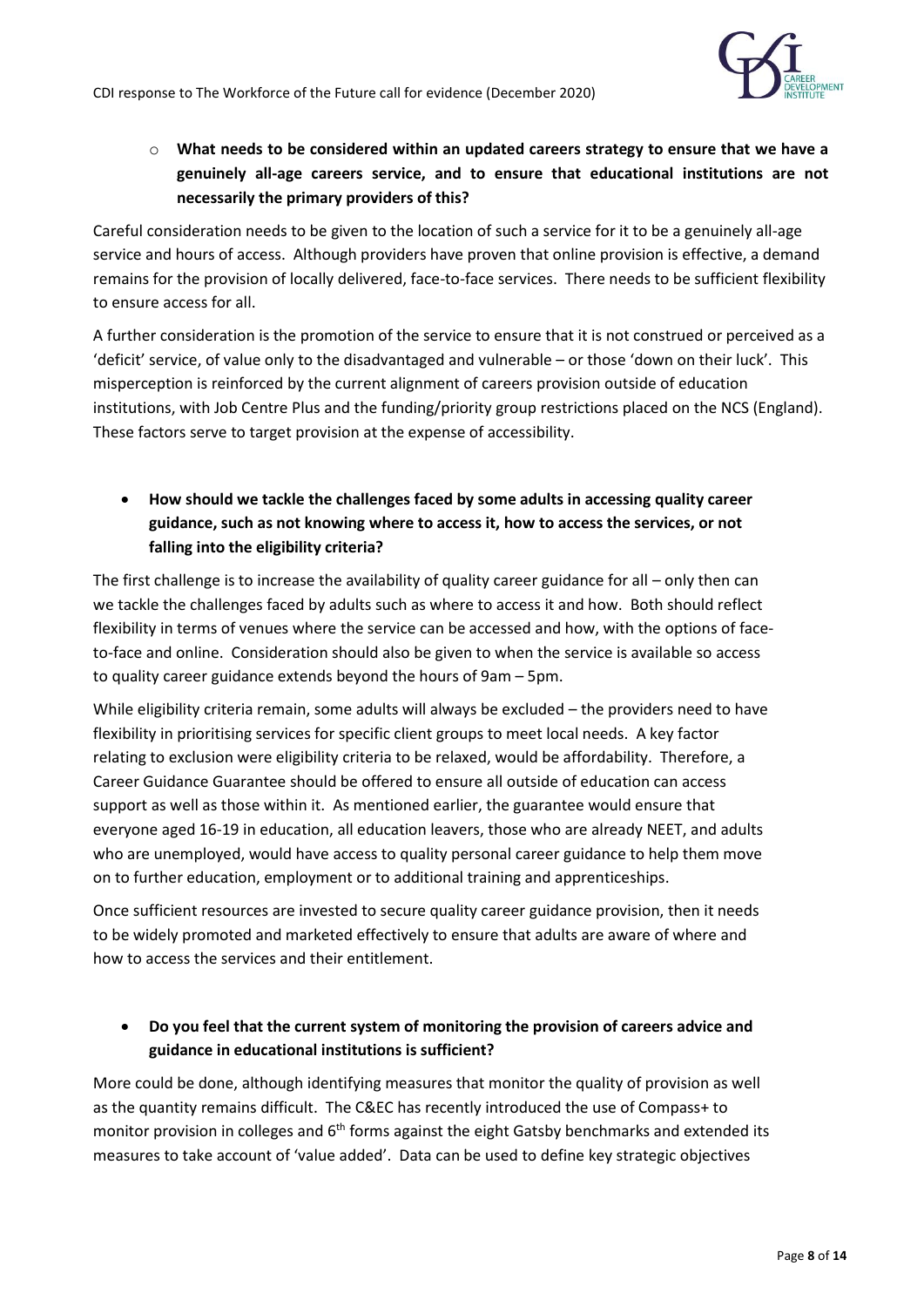

that are student-centred and measurable and create action plans to achieve them. This enables the status of career plans to be monitored using data visualisations and individual pupil profiles.

We would also advocate that all schools and colleges are required to achieve the Quality in Careers Standard award. There is plenty of research to show that institutions that achieve the Standard are delivering high quality careers education and guidance programmes with great outcomes for young people. The advantage of the Quality in Careers Standard over the Gatsby Benchmarks is that it is externally assessed, and outcomes focused.

In higher education, employability considerations are core to programme development and engaging with employability in the curriculum a requirement. This helps ensure equality of opportunity for all outside of engagement with the careers service but omits monitoring the role of high-quality careers advice and guidance in enabling successful transitions. Likewise, the Higher Education Statistic Agency (HESA)'s Graduate Outcomes survey, provides a comprehensive picture of graduate activity 15-months after graduation, but offers little, if any, information about the impact of careers advice and guidance on graduate activity. Although many careers services work within the quality assurance framework of their institution there are variations in monitoring systems. This anomaly has created a paradox - despite the 'employability' narrative and talk of how important direct labour market outcomes are for the economy, career guidance in higher education and beyond remains under-resourced<sup>xiv</sup>.

### • **How well do you think the government's Plan for Jobs will tackle the economic consequences of the pandemic, including rising unemployment?**

There is much to be commended in the Government's Plan for Jobs. However, more needs to be done to meet the announcement of '*supporting jobs with direct help to find work and to gain the skills people need to get a job' xv* if the economic consequences of the pandemic are to be tackled effectively and we are to avoid a low skill, low productivity recovery.

Attention needs to be paid to the detail of *how* Government intends meeting its large-scale, ambitious plan to support people in finding jobs, enable them to gain the skills they need to get jobs, and provide targeted help for young people to get into work. All these programmes are based in the Department for Work and Pensions (DWP) and despite our lobbying, they do not include careers guidance. We fear that mistakes made in the past are being replicated again, with people likely to move from one scheme to the next (the revolving door effect), still not understanding how best to use their skills or plan their careers.

The reality is that people in the Intensive Work Search group on Universal Credit are likely to find that while work coaches offering support through DWP Jobcentres, can help with employability and applications for advertised vacancies, they lack the necessary career counselling skills and labour market intelligence to make a difference.

Likewise, utilising private sector capacity to deliver a new online, one-to-one job finding support service will not be effective if providers lack the necessary career guidance skills and knowledge. Nor will additional funding mean that over a quarter of a million more people will receive individualised advice on training and careers through the NCS if current eligibility, priority groups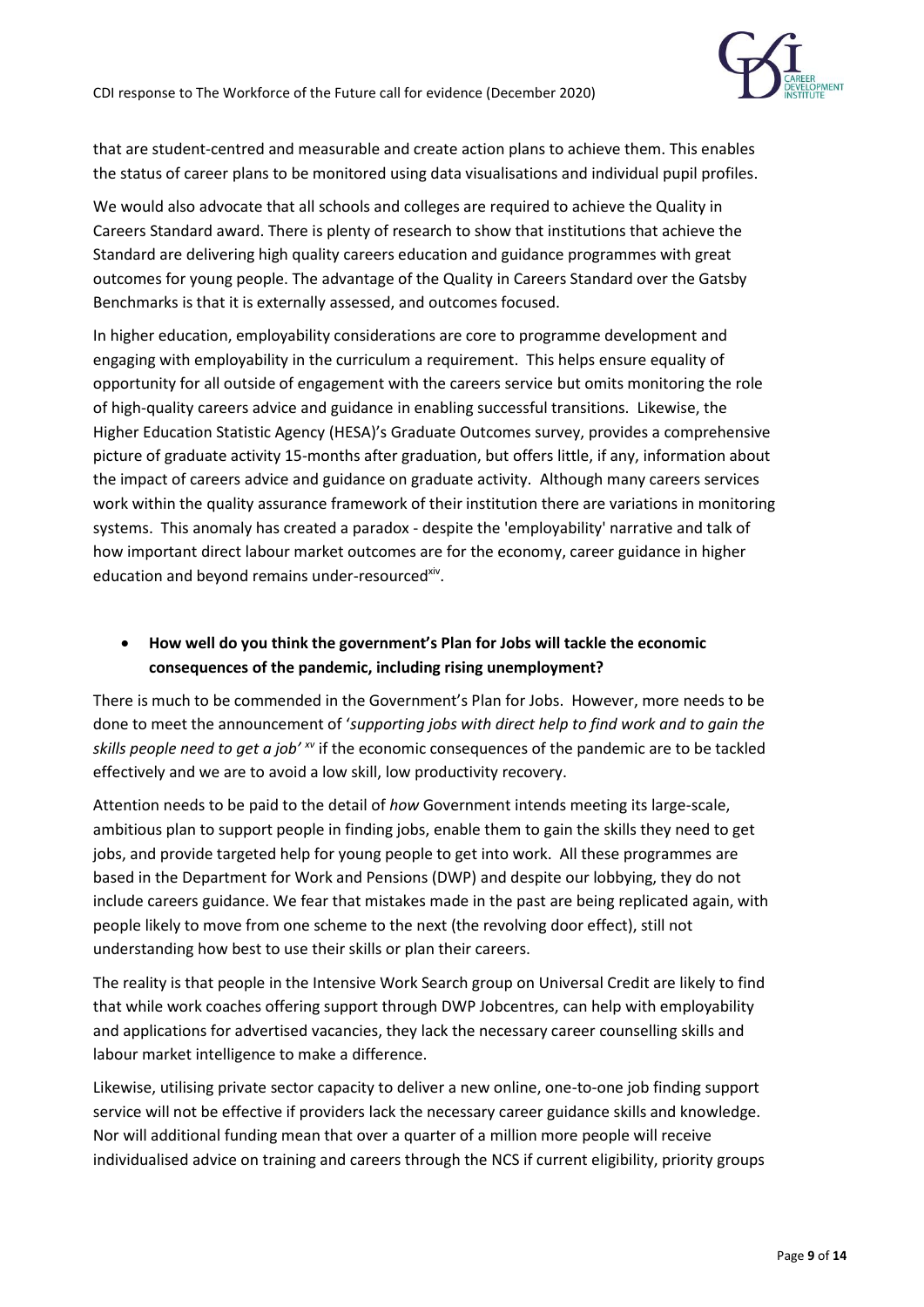

and payment restrictions remain in place.

Provision of traineeships and placements, alongside the introduction of programmes such as 'kick start' need much clarification in terms of how they move from policy ideals to operational reality. Sadly, there is no provision for careers guidance in these programmes. To increase their accessibility and success there needs to be a central facilitator able to act between the employer and prospective candidates - a role that careers service providers are ideally placed to deliver.

Importantly, the provision of professional career guidance needs to underpin all of these policies to ensure their effectiveness. People need to understand the opportunities that are available to them and seek advice and guidance about the best route forward within a turbulent labour market.

### • **Do you engage with the Careers & Enterprise Company or the National Careers Service? If so, is there anything about how they function that you think could be improved?**

Yes – employees of both these organisations are members of the CDI. To date, the function of the C&EC has focused on careers advice and guidance in education in England. It has sought to oversee the implementation of the eight Gatsby benchmarks and improved engagement with employers. It could build on this role by utilising its Enterprise Adviser network to disseminate information about local opportunities emanating from the Government's Plan for Jobs, working in collaboration with career development professionals and acting as a conduit between local employers and education and training providers.

New funding should allow the NCS to increase the overall number of people that it can help by more than half. However, arrangements through which the £32 million can be put to use remain inflexible because of rigid funding principles. These need to be reformed to allow the service to have the maximum impact. Without reform many unemployed workers will be unable to access the support they need, and it is questionable whether all the £32 million will actually be spent, which will reflect badly on both the NCS and DfE. Small changes here, such as flexibility in the priority groups, will make a huge difference.

To address these issues, the government needs to urgently review the way in which the NCS is funded and make the following changes:

- Ensure that all adults, from 18 until retirement, who are at risk of redundancy or currently unemployed, are identified as a priority for the NCS.
- Allocate a proportion of the new funding up front to allow the NCS to recruit, train and develop staff to deliver quality services against the new level of demand.
- Actively market the National Careers Service at a national and local level.

The NCS and the C&EC are largely unaccountable. The government should establish a round table or national council comprising all the stakeholders in the career development sector to develop a national strategy with clear focus on local delivery. This would achieve greater coherence across youth and adult guidance. It would also pave the way to realising a truly lifelong approach to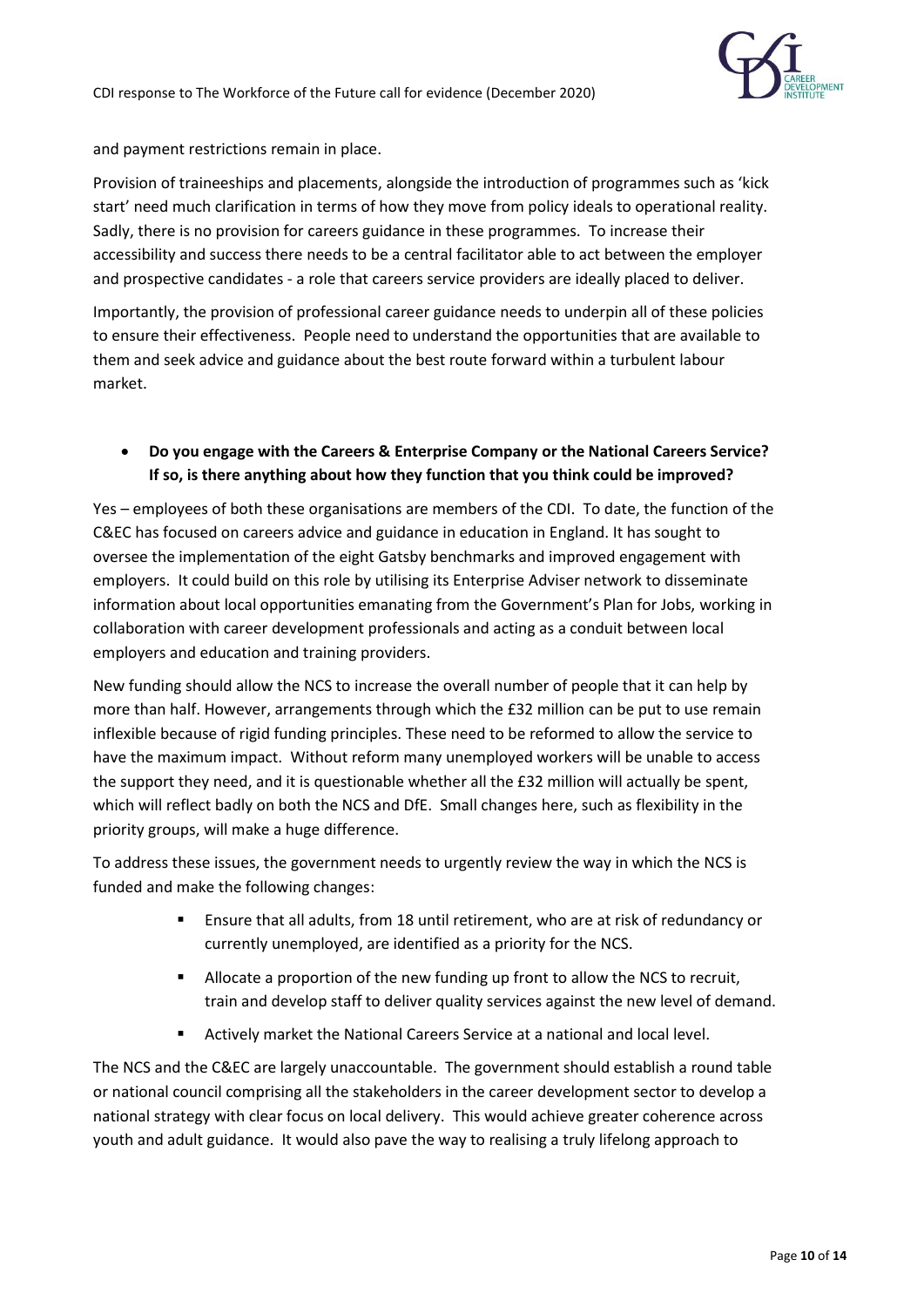

careers advice and guidance and an efficient use of scarce resources.

### • **Do you believe that the National Careers Service priority groups fully reflect those who are most in need in the current situation? If not, how should they be changed?**

No. Much of the answer to this question is provided above. At a time of economic crisis with over 800,000 young people entering the labour market and a substantial proportion of the nine million furloughed workers facing redundancy, reform is needed to meet their needs. At present, adults aged 25 to 49 who are unemployed for less than one year and young people aged 18 to 24 who are at risk of redundancy are not identified by the government as a priority and this may limit the help that they can expect to receive. These people are also vulnerable. To reduce any period of unemployment and help the UK's recovery, they need to understand the opportunities that are available to them. Many need to re-think their careers and completely retrain. They need priority access to advice and guidance to decide their best route forward and successfully manage transitions to new employment, further training or work-related activities that will maintain their contact with the labour market.

• **Is there anything more you think the government should be doing to tackle the economic and labour market consequences of the pandemic, including the particularly negative consequences for disadvantaged groups?**

The pandemic and subsequent disruption to education with support available only to those learners with on-line access, has highlighted the vulnerability of a careers guidance provision delivered almost exclusively through educational establishments. Where career guidance is accessible only through learning institutions, the impact will be long lasting and detrimental to the future prospects of young people outside of education, many of whom will be from disadvantaged backgrounds and have special educational needs or a disability. To support young people in managing the uncertainty that lies ahead and enable them to move into appropriate learning and sustainable employment we recommend all have access to high quality career guidance and the services provided by qualified career development professionals.

### **Specific questions for businesses and representative organisations**

• **Previous to the pandemic, did your organisation normally take on young people for placements, work experience, traineeships, apprenticeships or similar? If so/if not, why?**

Not applicable to the role and function of the CDI

• **Is there anything that prevents you or your organisation, under normal circumstances and during the pandemic, from participating in careers advice and guidance work such as careers fairs, mock interviews, offering work experience and traineeships/apprenticeships, or other collaborations with education institutions and/or**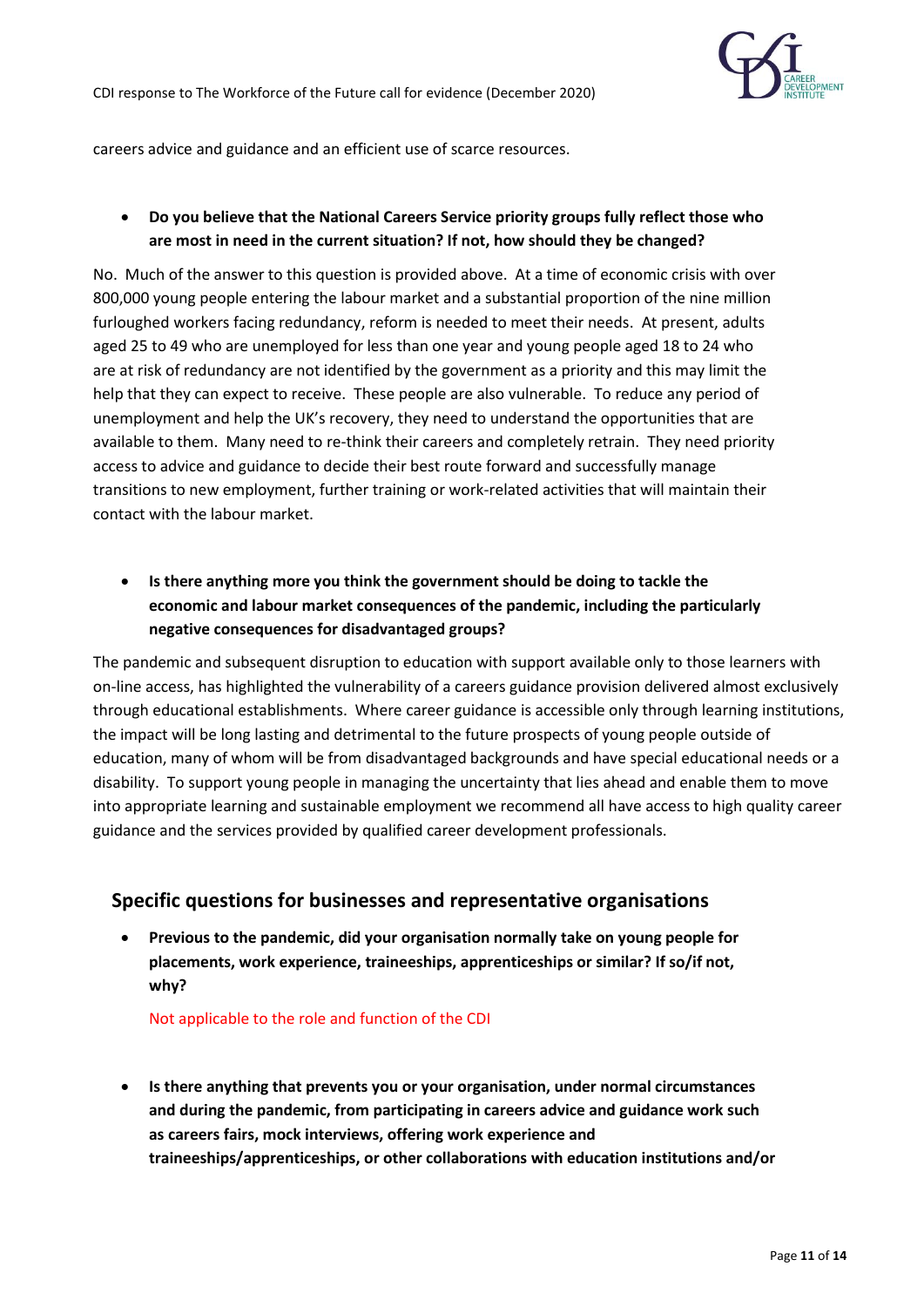

#### **careers organisations? What are the potential solutions to these barriers?**

In support of its members throughout the pandemic, the CDI has continued to provide both accredited and non-accredited training, CPD and national conference events, all pivoted to online delivery. Likewise, we switched to using online means of communication to continue regular meetings working in collaboration with other parties such as Careers England, NICEC and the C&EC and DfE. In the future, we anticipate a more blended approach becoming the norm.

- **How has the pandemic and its social and economic consequences affected your business, or those your organisation represents?**
- **. The CDI business:** Initially we were very concerned that we might lose members/members might not renew their annual membership, but this did not happen. Feedback suggests that members were very happy with the way we maintained communications and changed our emphasis to providing enhanced member services, online. These included providing more free webinars and digital bytes and encouraging members to use any downtime to invest in their own CPD to prepare for post-Covid recovery and a very different labour market.

As our confidence grew, we introduced new online discussions panels and conferences, which have also been well received. Many of our course candidates would prefer face-to-face training but appreciate the current constraints. In the longer term, we anticipate taking a more blended approach to our CPD and training offer. Encouragingly, our membership has continued to grow since April 2020 and is currently 4,850.

Our business has always operated in a disaggregated way so many staff are used to homeworking. We did not furlough any staff. However, many of us feel that we are now working harder than ever, and productivity has increased; the length of the working day has also flexed at both ends. To mitigate against social isolation regular online team meetings have been introduced, which have had the added benefits of providing a better understanding of each other's roles and responsibilities, team building and a greater coherency of approach in meeting the aims of the organisation.

▪ **Our Members:** The picture has been quite different for our members. Some working with young people were furloughed while others were left to struggle to make things work digitally with limited support from schools and colleges. With reference to working digitally, safeguarding has been a huge issue, which remains unsolved in some locations. Young people at key points of transition, Year 11 and 13, really suffered last summer because they were not in school and therefore had no access to a careers adviser. This is the madness of the current school/college-based system and after the term ended, access to careers guidance was limited to a the (poorly advertised) NCS helpline.

For members working with adult clients, we have already covered many of the deficiencies of the current NCS. Sadly, it remains a well-kept secret and physical access has been limited. About 10% of our members are career coaches working in the private sector. Many of these work digitally, some with international clients, and continued to work as previously, albeit with greater uncertainty.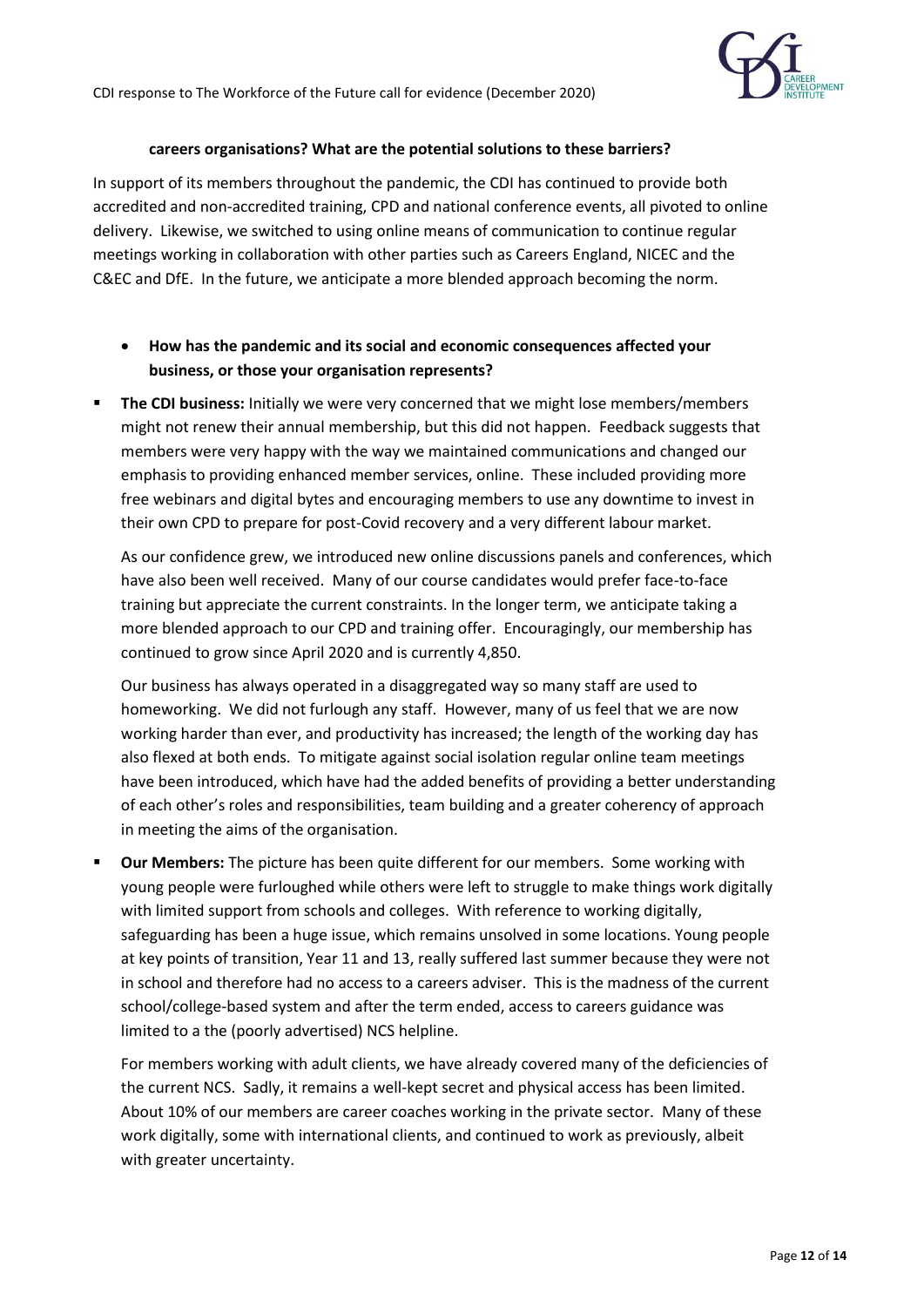

o **How does this impact on your organisation's ability and willingness to recruit new employees; to provide work experience, work placements or traineeships/apprenticeships; and to provide training for your existing employees?**

The CDI is a small organisation with 9 full-time equivalent employees, although we also contract with associates to deliver specific services, including training. We have increased our part-time associate staff since April 2020 and will be recruiting for new part-time posts before the end of the financial year. We have recruited an apprentice in the past but have not considered this as viable while we are all home working.

o **Do you think the government has provided you/your organisation with sufficient support to respond to any negative consequences?**

The CDI has benefited from a 'Bounce-Back Loan', which will be repaid on the due date. It is annoying that we have not been able to obtain a rebate on our rent/rates or cleaning costs, but these are small points in the scheme of things.

• **What effect do you think the UK's departure from the EU has had or will have on your organisation's ability and willingness to recruit new employees; to provide work experience, work placements or apprenticeships; and to provide training for your existing employees?**

The UK's departure from the EU adds another layer of complexity to navigating the world of work. It highlights the need for accurate, up-too-date labour market intelligence and the importance of access to high quality impartial careers advice and guidance to support young people and adults in securing meaningful work. However, this is only part of the picture because careers advice and guidance, provided by qualified career development professionals will also contribute to reducing levels of unemployment and under-employment thus supporting economic recovery and creating a stronger, fairer society in which people from all backgrounds can realise their potential.

Investing in lifelong careers advice and guidance will have far reaching benefits for individuals, society and the economy, enabling UK organisations to flourish whatever the outcome of Brexit.

<sup>&</sup>lt;sup>i</sup> Neary, S. (2020). 'Diversifying the careers workforce: opportunities and challenges'. Journal for Perspectives of Economic, Political and Social Integration, 25 (2), pp. 65-81. DOI: 10.18290/pepsi-2019-0009

ii <https://www.instituteforapprenticeships.org/apprenticeship-standards/career-development-professional/>

[https://www.skillsdevelopmentscotland.co.uk/what-we-do/apprenticeships/modern-apprenticeships/modern](https://www.skillsdevelopmentscotland.co.uk/what-we-do/apprenticeships/modern-apprenticeships/modern-apprenticeship-frameworks/career-development-institute/career-development/)[apprenticeship-frameworks/career-development-institute/career-development/](https://www.skillsdevelopmentscotland.co.uk/what-we-do/apprenticeships/modern-apprenticeships/modern-apprenticeship-frameworks/career-development-institute/career-development/)